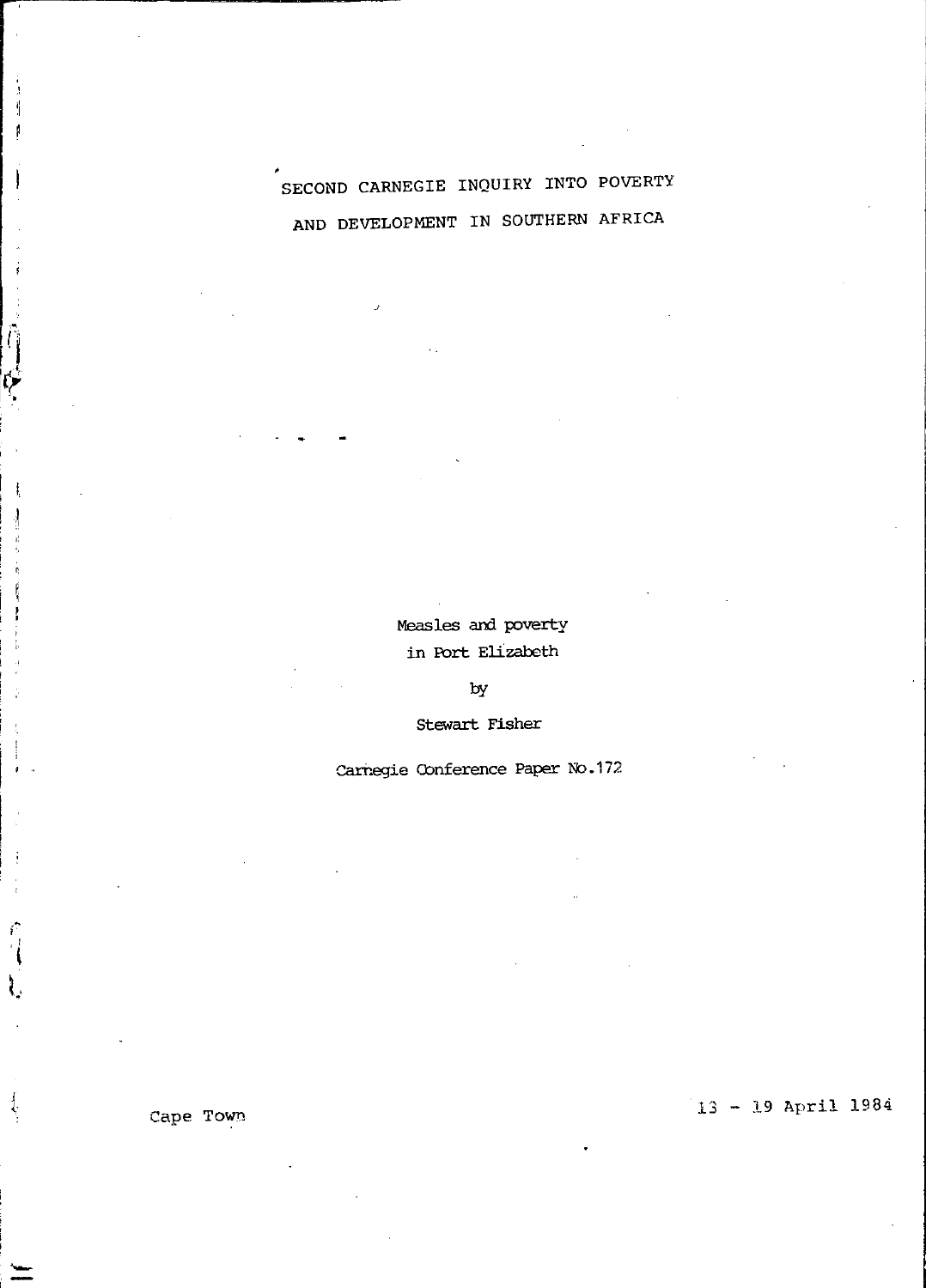# ISBN 0 7992 0784 5

 $\bar{\mathcal{L}}$ 

 $\mathcal{Q}$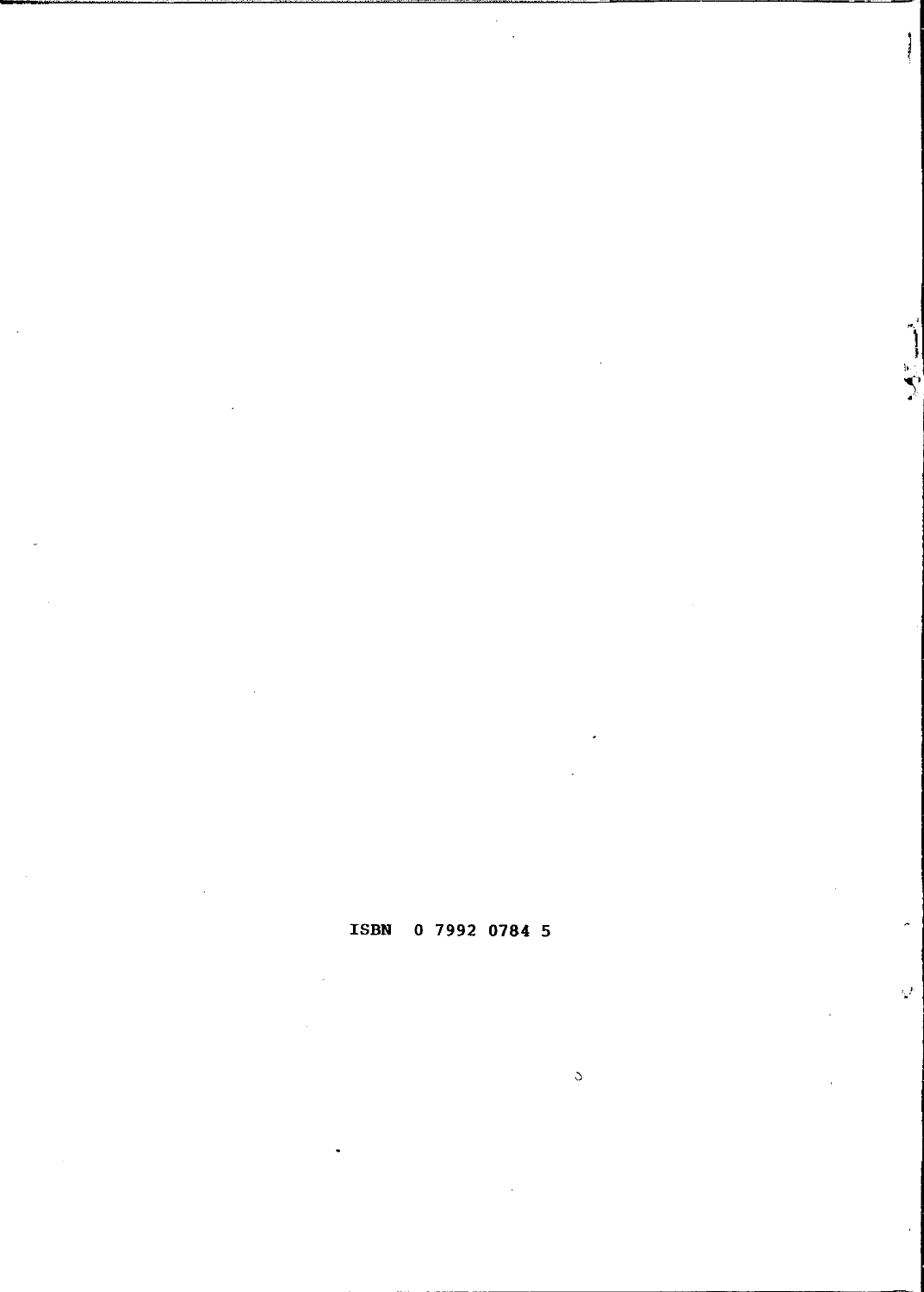### 1. INTRODUCTION

 $\frac{1}{1}$  $\mathcal{L}$ I I

> $\mathbf{r}^{\prime}$ j,

> > ţ

þ

... I

Ņ

,t.

 $\, \cdot \,$  .

Measles is an highly infectious viral disease, characterised by fever, mucosal inflammation, and a typical skin rash. Almost any organ of the body can be affected by the viremia, while concomitant depression of the cellular immune response by measles renders the patient more susceptible to secondary bacteria infections. Acute complications of measles range from conjunctivitus, pneumonia and gastro-enteritis, to encephelitis and death. Late complications include deafness, blindness and chronic lung damage.

In industrialised countries, and among the elite in developing communities, measles is generally regarded as a mild childhood disease. In fact, in many countries, measles has been virtually eradicated following intensive immunisation programmes.

In many developing communities, however, measles is the most serious and severe disease encountered by children. It has been estimated that 15.5% of deaths in African children under 5 years of age can be attributed to **ا**<br>.measles

Jt is generally accepted that the high morbidity and mortality of measles in developing countries is associated with the following factors:

### i) Malnutrition

The risk of severe complications and death is significantly increased in the malnourished child. Furthermore, measles may precipitate malnutrition in the child with borderline nutrition .

ii) Younger Age

It is generally accepted that, the younger the age at which a child is infected, the greater the risk of complications from measles. In South Africa as a whole, the highest age - specific case - fatality rates have been found in children under 1 year of age.

 $\cdots$ /2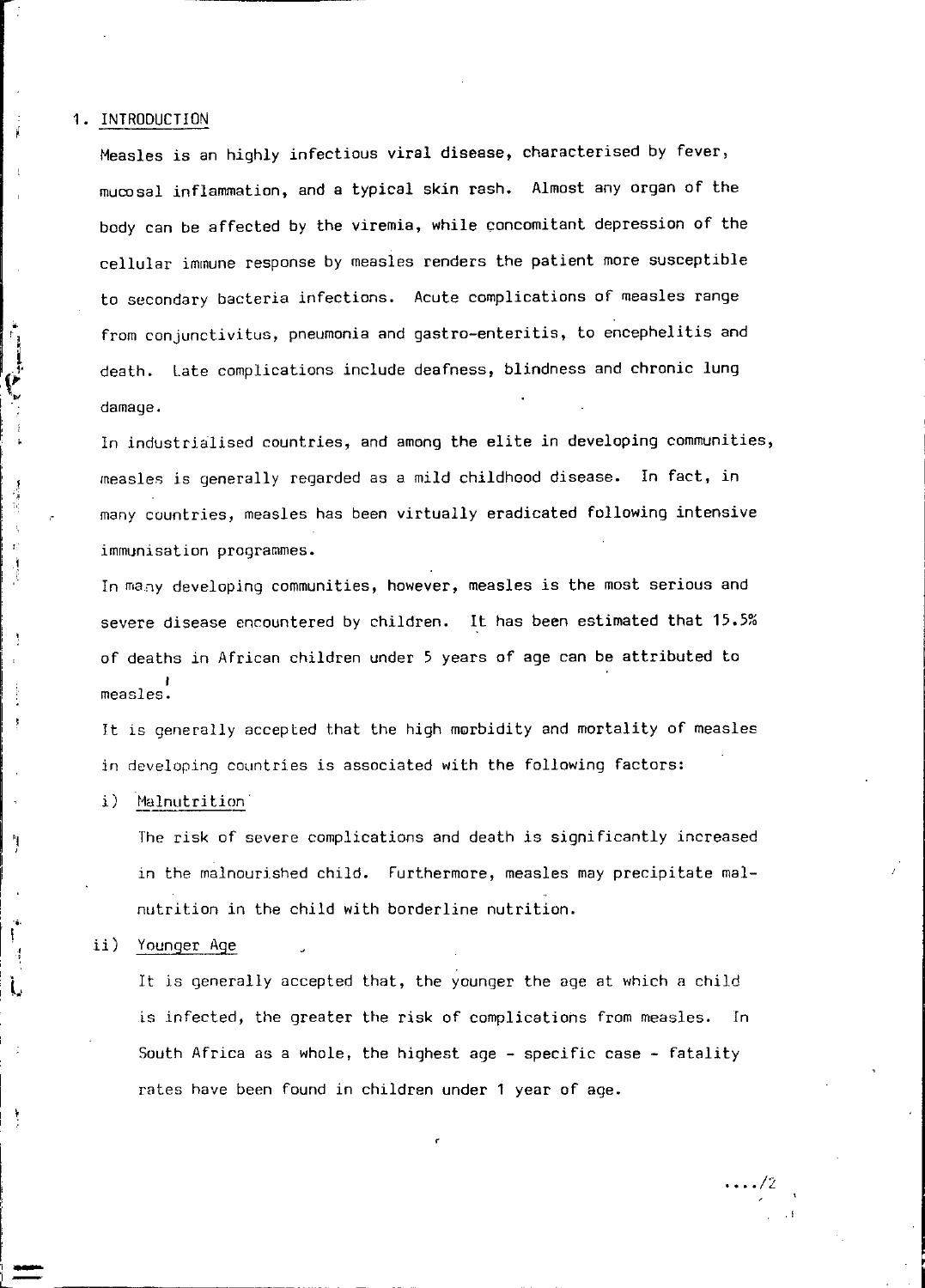# *iii)* Overcrowding

Overcrowding allows for more rapid spread of measles through a community, and therefore for children to be infected at a younger age. Aaby, in Guinea-Bissau, found that family size was a greater 2 risk factor for measles mortality than malnutrition. The association between overcrowding and malnutrition compounds the problem.

 $\overline{c}$ 

During the period December 1982 to July 1983 the Port Elizabeth area experienced an epidemic of measles predominantly involving the 'Slack' and 'Coloured' townships in the area of jurisdiction of the Municipality of Port Elizabeth. During this period 1,925 cases of measles were notified. and the case-fatality rate was 15.3%

The possible causes, epidemiology and control of this epidemic have already been described elsewhere. 3,4.

The main aim of this paper is to relate certain epidemiological features of the epidemic to socio-economic conditions in the area.

### 2) MEASLES IN PORT ELIZABETH - SOME EPIDEMIOLOGICAL FEATURES

During the period 1st December 1982 to 31st July 1983 1,925 cases of measles were notified, with 295 deaths, giving a case-fatality rate of 15,3% The temporal distribution of notifications, by month is shown in figure One. The shape of the epidemic curve suggests rapid spread of infcction through a highly susceptible population.

i) Distribution By Population Croup

 $88.04%$  of all measles notifications, and 91,24 % of all deaths were in the 'black' population group. 10,9% of cases and 8,4% of deaths *'/ere* in the 'coloured' group.

Table one gives the incidence and mortality rates per  $100$  ,000 estimated population, and the case-fatality rates for each population group.

. ... /3

I • I ا إ

J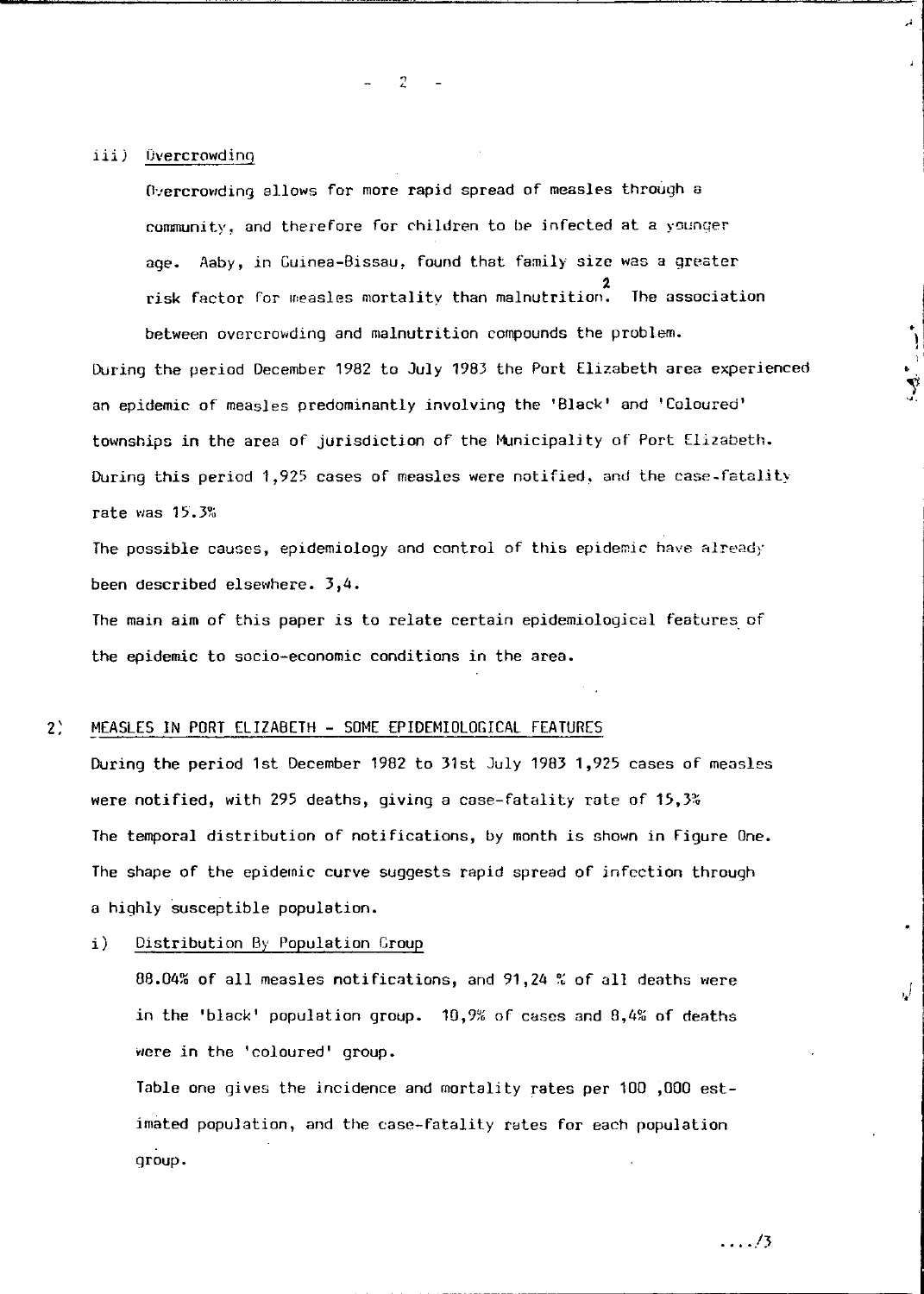

 $\mathbf{v}_{\mathbf{r}_{\text{max}}}$ 

1983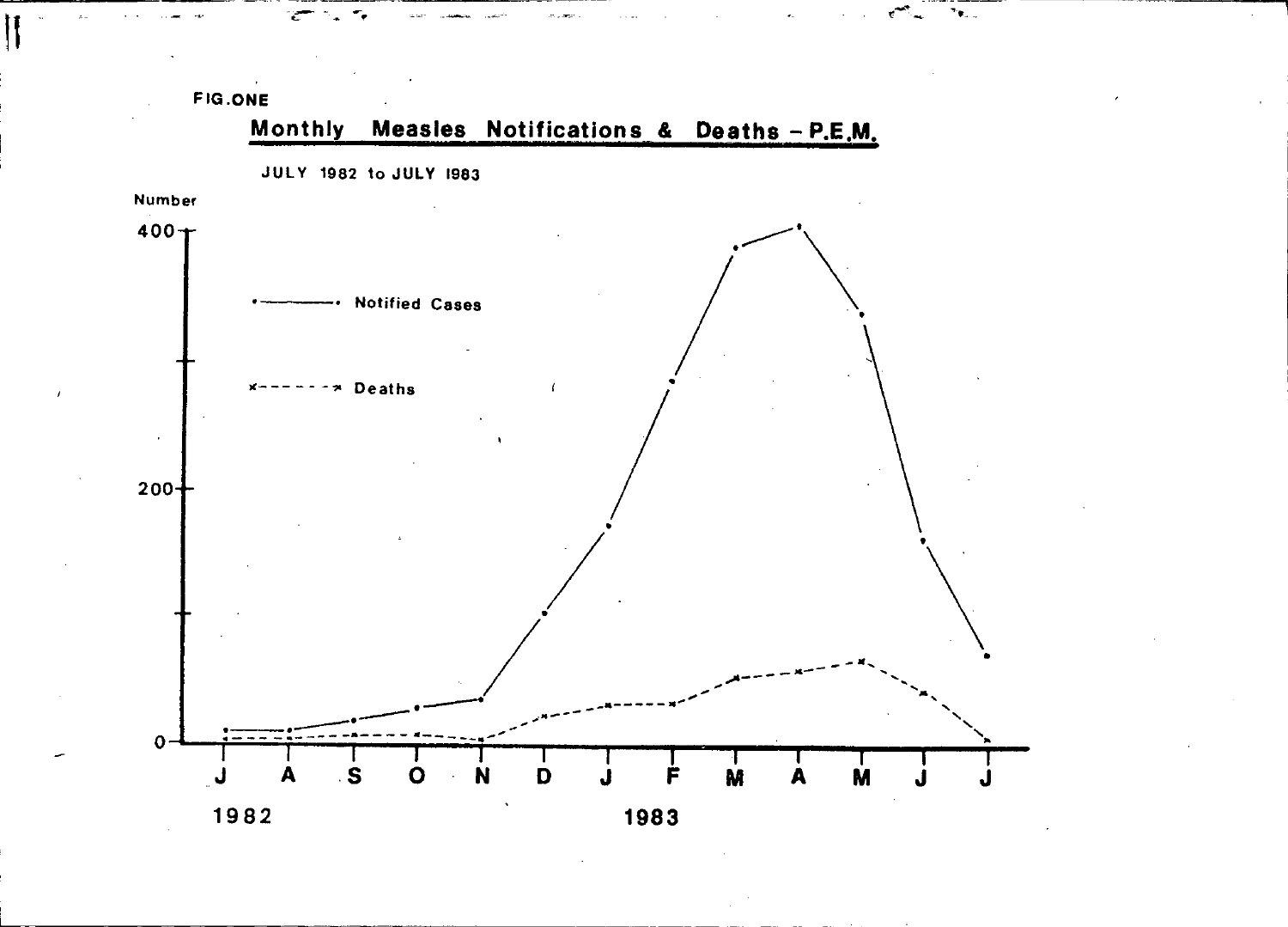# MEASLES INCIDENCE AND MORTALITY BY POPULATION GROUP PORT ELIZABETH JAN - JULY 1983

|          | Notified Cases |                       | Deaths |                                 | Case-Fatality |
|----------|----------------|-----------------------|--------|---------------------------------|---------------|
|          | Number         | Rate Per<br>$105$ Pop | Number | Rate Per<br>10 <sup>5</sup> Pop | Rate          |
| White    | 18             | 11,8                  |        | 0.6                             | 5.5%          |
| Coloured | 198            | 152.2                 | 23     | 17.7                            | 11,6%         |
| Black    | 590            | 447.8                 | 250    | 70.4                            | 15.7%         |

The black population group thus experienced the greatest impact of the epidemic.

# ii) Geographical Distribution

The areas of Port Elizabeth predominantly affected by the measles epidemic are shown in Figure Two.

Table Two gives the incidence, mortality and case-fatality for the different areas.

# TABLE 2

|                 |                     | Notified Cases                        | Deaths               |                          |                       |
|-----------------|---------------------|---------------------------------------|----------------------|--------------------------|-----------------------|
| Area            | % of Total<br>Cases | Incidence<br>Per 10 <sup>5</sup> Pop. | % of Total<br>Deaths | Mortality<br>Per 10 Pop. | Case Fatality<br>Rate |
| Black Areas     |                     |                                       |                      |                          |                       |
| Soweto Veeplaas | 27,9%               | 441                                   | 34,8%                | 66                       | 15,11%                |
| Zwide           | 17,5%               | 311                                   | 16,8%                | 36                       | 11,64%                |
| Kwazakele       | 21,9%               | 282                                   | 23,2%                | 36                       | 12,86%                |
| New Brighton    | 16,6%               | 342                                   | 15,7%                | 39                       | 11,44%                |
| Other           | 3,03%               | 716                                   | 1,7%                 | 50                       | 6,97%                 |
| Coloured Areas  |                     |                                       |                      |                          |                       |
| Gelvandale      | 3,3%                | 139                                   | 2,3%                 | 120                      | 8,33%                 |
| Schauder        | 3,5%                | 377                                   | $\mathbf 0$          | 0                        | 0                     |
| Missionvale     | 1,3%                | 455                                   | 3,5%                 | 152                      | 33,3%                 |
| Korsten         | 0,4%                | 740                                   | 1,2%                 | 25                       | 33,3%                 |
| Salt Lake       | 0,7%                | 196                                   | 0,6%                 | 17                       | 9,09%                 |
| Other           | 3,4%                | 185                                   | $\Omega$             | 0                        | 0                     |

J

# MEASLES IN PORT ELIZABETH - GEOGRAPHICAL DISTRIBUTION

#### **TANLIADV** MAY 1993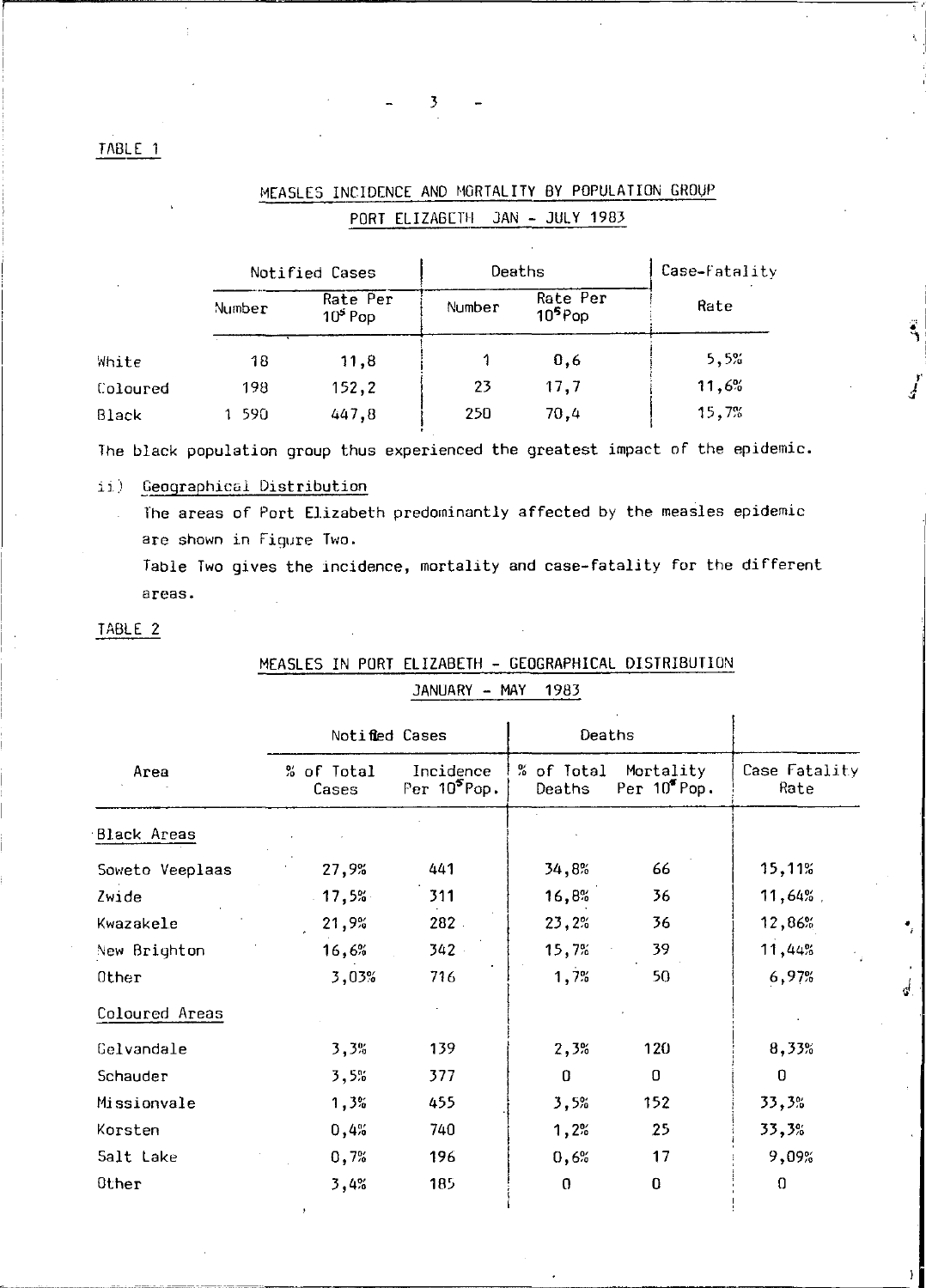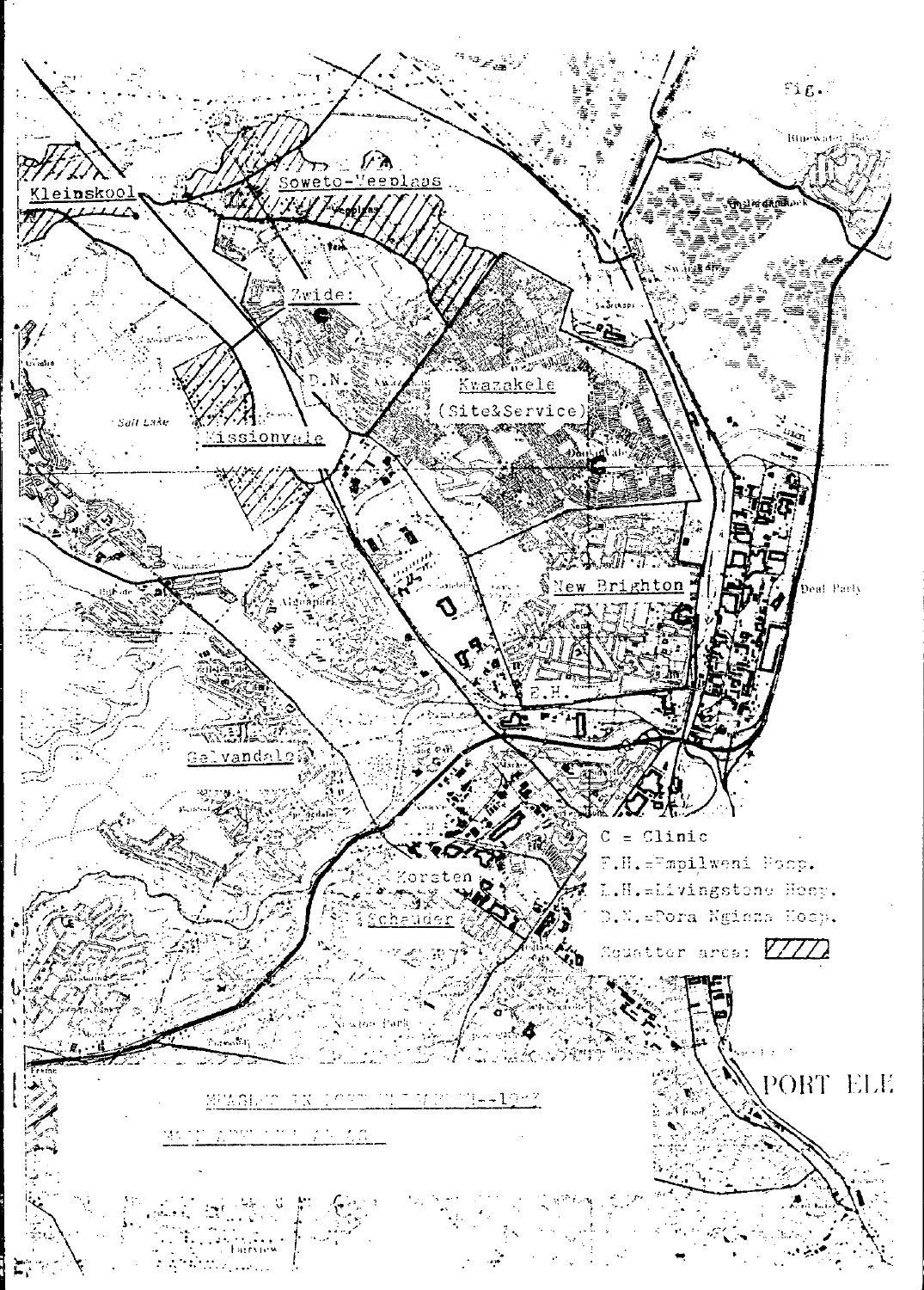It is thus apparent that the black squatter area of Soweto-Veeplaas experienced the most cases, with a high mortality rate. The 'coloured' squatter area of Missionvale, although having relatively fewer cases, also experienced a high incidence and mortality rate. The "other" black areas in fact includes some 'blacks' living in Missionvale. It is interesting to note that, although the established 'black' township of New Brighton experienced a high incidence rate, the mortality rate was relatively low. Similarly, the established 'coloured' township of Schauder had a high incidence rate, but no deaths.

# iii) Age Distribution

The age distribution of the coloured and black cases and denths is shown graphically in figures  $3 \& 4$  respectively.  $54,21%$  of all black cases and  $62,17%$  of all coloured cases were aged. one year or under. Similarly, 84,1% of 'black' measles deaths, and 78,9?, of 'coloured' deaths were under 2 years of age. The higher age specific incidence and mortality rates in both groups were *in* children under one year of age. The highest age specific case-fatality rate was in blacks under  $\sin x \rightarrow$ . months of age, being 43,6?, *in* this group.

1hese statistics underline the severity of measles in the young infant.

### iv) Nutritional Status

It was not possible to assess the nutritional status of all notified cases. However, of a sample of 153 cases of complicated measles requiring hospital admission, 36,2% of those who died, and 39,4% of those who recovered were below the 3rd percentive of weight-for-age (N.C.H.S. standards)

### 3. PORT ELIZABETH - SOME SOCIO-ECONOMIC FEATURES

The following discussion should not be seen as an in-depth examination of socio-economic circumstances in Port Elizabeth, but rather as a brief review of available data, in order to pin point problem areas.

4

 $\frac{1}{2}$ 

, ,

' '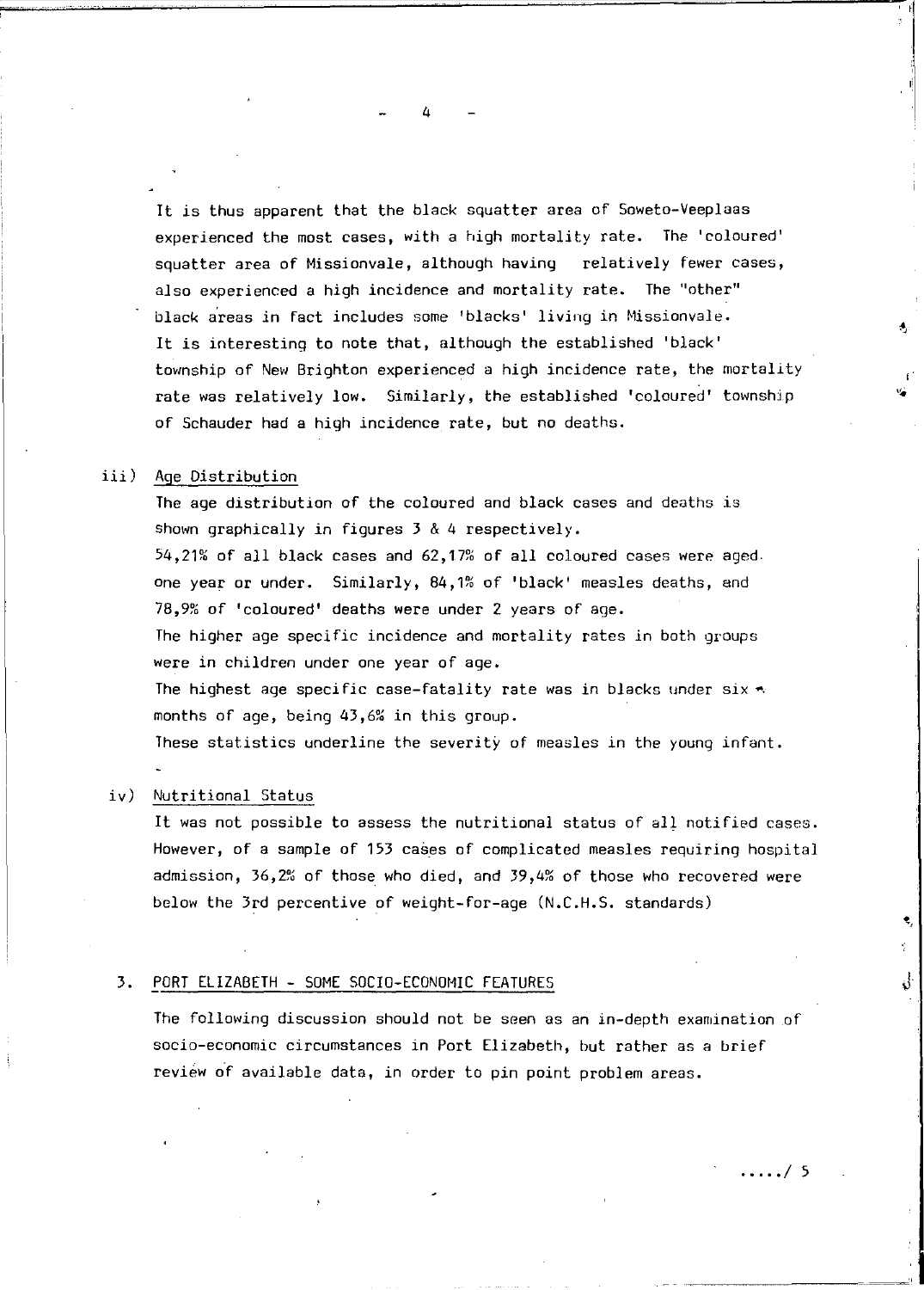

---

 $FIG.3$ 

 $\boldsymbol{\pi}$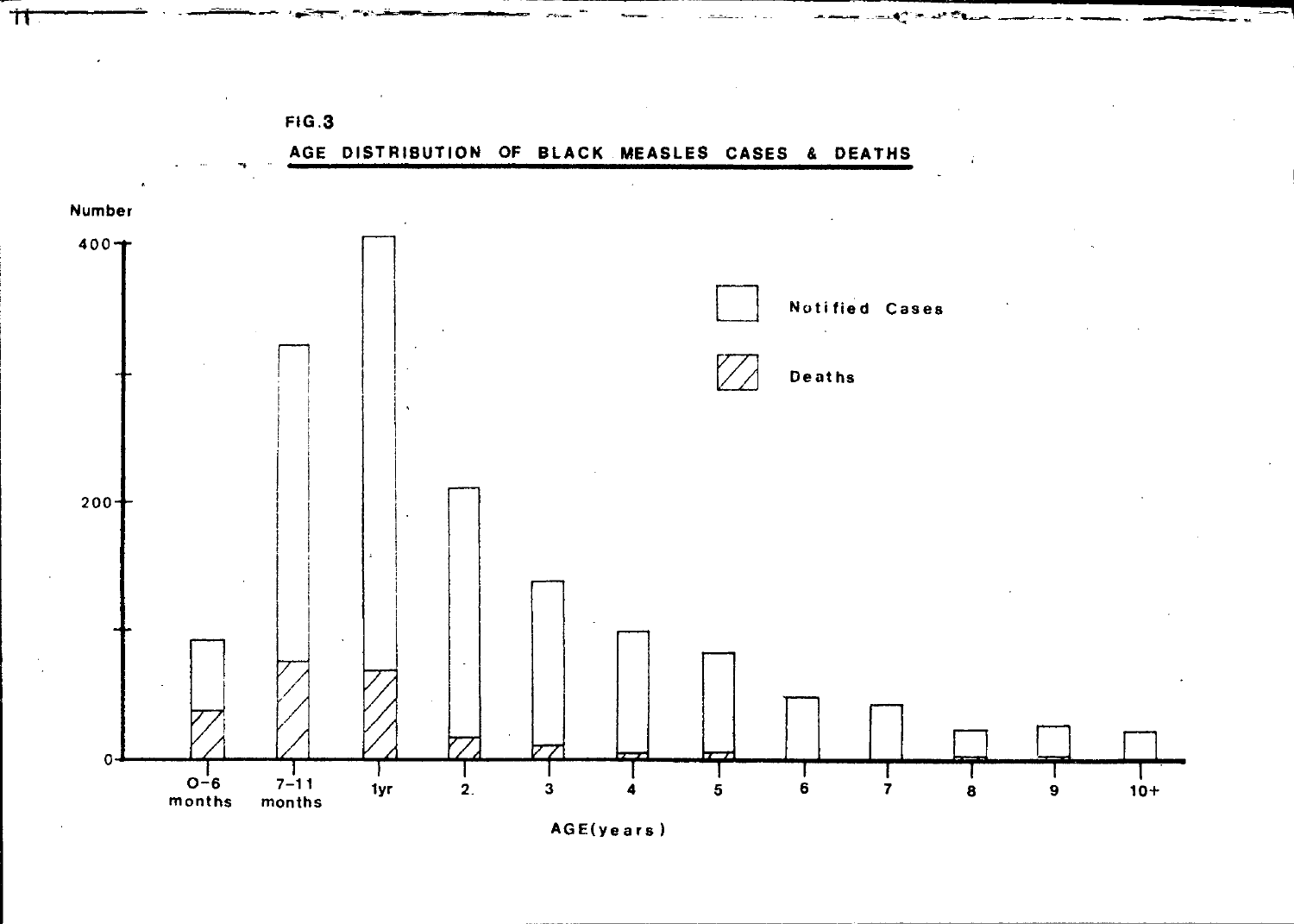**FIG.4** 

 $\sim$ 

a na matang



AGE (years)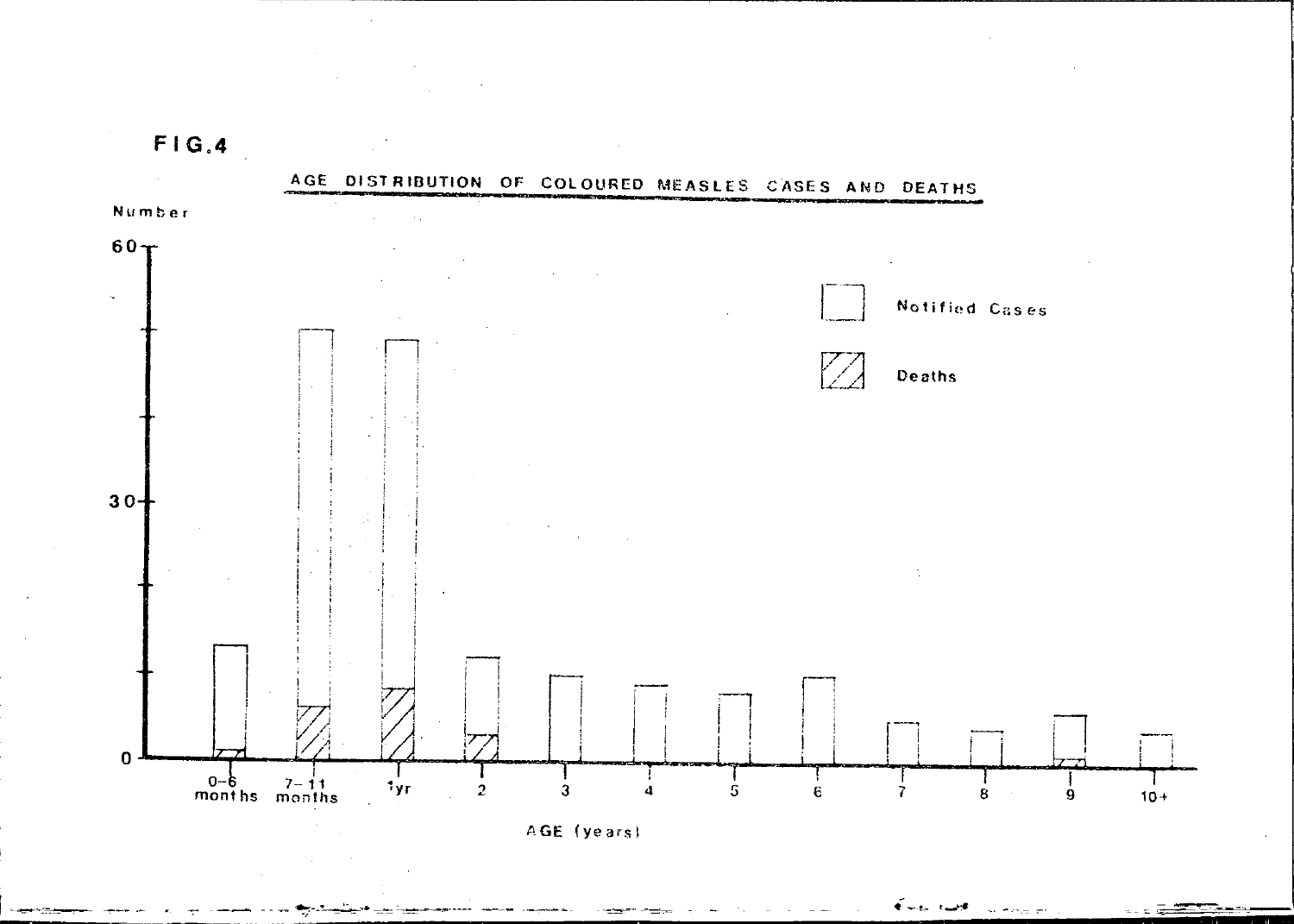Port Elizabeth is situated on the South-eastern coast of the Republic of South Africa, in close proximity to the newly-independent states of Transkei and Ciskei. The area has a temperate climate with predominantly winter rainfall.

It is predominantly an industrial area, with motor vehicle manufacture making up a large proportion of the industry. The area thus provides job opportunities for its own inhabitants, and for the population of the surrounding Eastern Cape region.

It is possible that, with the economic recession and drought experienced in the area during 1982-83, the population of surrounding rural areas, including Ciskei and Transkei, was attracted to Port Elizabeth in search of employment.

#### $\pm$ Demography

According to the 1980 population census, and allowing for growth rates of 1,85% for whites, 2,67% for coloureds, 2,64% for Asian and 3,17% for Blacks. The estimated population of the Municipality of Port Elizabeth  $(P.F.M.)$  is:

| Whites       | 152 000 |         |
|--------------|---------|---------|
| Coloureds    | 130 000 |         |
| Asians       |         | 7 000   |
| Blacks       |         | 285 000 |
| <b>TOTAL</b> | 574 000 |         |

Accurate demographic data on the black population is difficult to obtain, with different sources giving different total population sizes. ranging from 280 000 to 340,300.

The estimated geographical distribution of the black population, according to different sources is as follows:

| <b>SOURCE</b>   | E. CAPE<br>ADMIN.BOARD. | CONMUNITY COUNCIL<br>HOUSING DATA | PROJECTED FROM<br><b>1980 CENSUS</b> |
|-----------------|-------------------------|-----------------------------------|--------------------------------------|
| AREA            |                         |                                   |                                      |
| New Brighton    | 67 600                  | 70 500                            | 68 600                               |
| Kwazakele       | 100 000                 | 113 000                           | 108 700                              |
| Walmer          | 2 900                   | 2 700                             | 7 800                                |
| Zwide           | 79 800                  | 107 100                           | 88 200                               |
| Soweto Veeplaas | 90 000                  |                                   |                                      |
| Other           |                         | 5 200                             | 11 600                               |
| <b>TOTAL</b>    | 340 300                 | 298 500                           | 284 900                              |

 $\varsigma$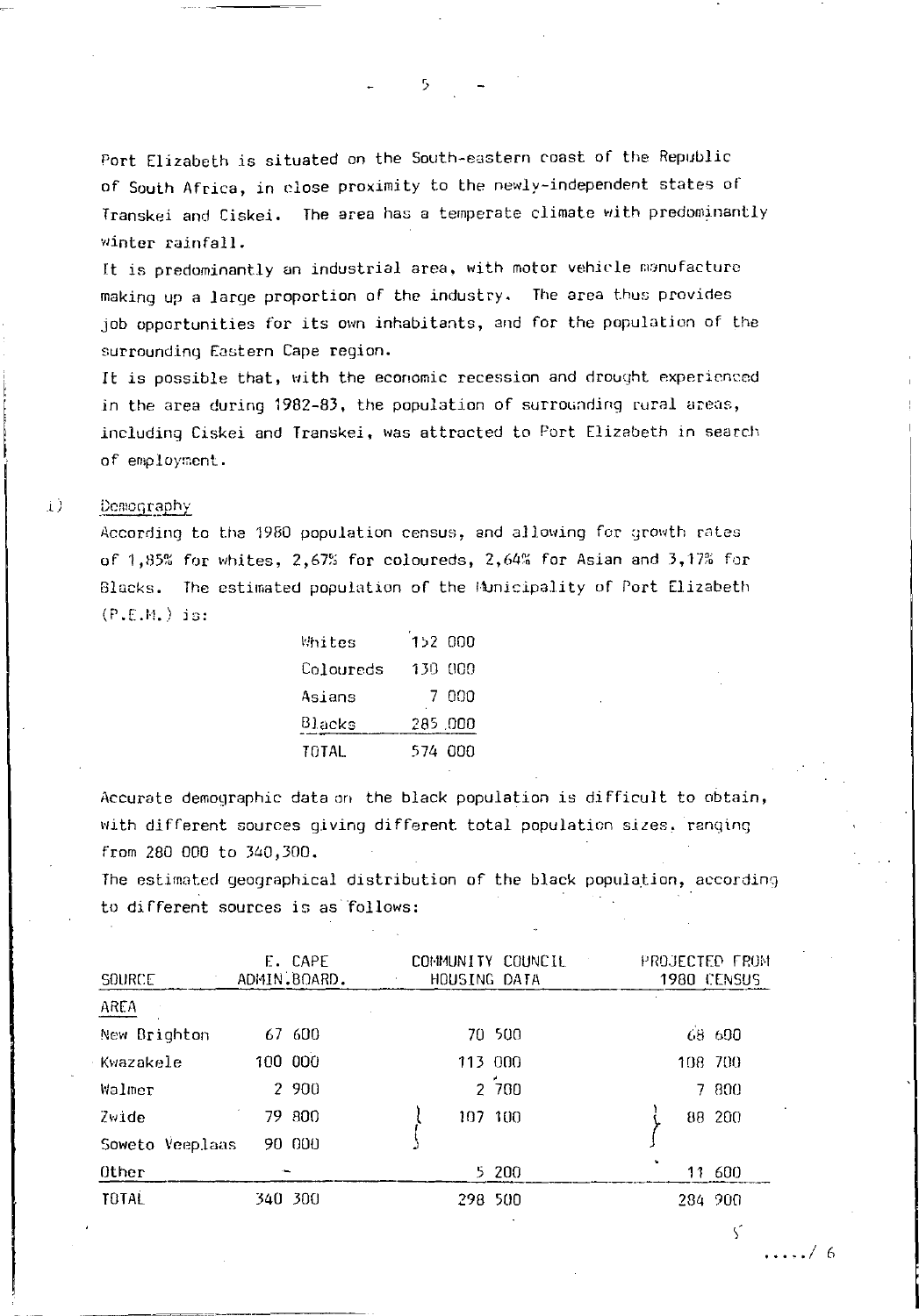It is estimated that 15,2% of the coloured population and 18,3% of the black population are children under 6 years of age.

## 3.2 HOUSING

# i} Coloured Population Group

The coloured population is housed in a wide variety of dwellings, ranging from privately owned houses, economic and sub-economic housing schemes, to squatter housing.

In 1978, a report by the P.E.M. Housing Department showed there were 7 410 sub-economic, 387 economic housing units and 2 618 squatter dwellings. More recent data is not available. The same report showed that the overall population density for the coloured group area was 13,81 persons per hectare. However, in certain areas it was much higher, namely Gelvandale (119,5 per hal, Korsten and Schanderville  $(98,5$  /ha), and Pethelsdorpand Missionvale (15,8/ha)

The average occupancy rate was  $6,3$  persons per housing unit, and  $3,01$ persons per bedroom.

According to the 1981 Annual Report of the Medical Officer of Health, the squatter population in the coloured group area was distributed as follows:

| AREA<br>$\sim$                | NO. OF SHACKS | <b>POPULATION</b> | <b>OCCUPANCY RATE</b> |
|-------------------------------|---------------|-------------------|-----------------------|
| Korsten                       | 379           | 1 200             | 3,16 per unit         |
| Chatty (col $\&$ blacks)      | 30            | 170               | 11<br>5,6             |
| Missionyale (col & blacks)    | 742           | 4 034             | n<br>5,4              |
| u<br>Kleinshool               | 565           | 1819              | 11<br>3.2             |
| Drichfield                    | 96            | 430               | $\mathbf{u}$<br>4,5   |
| $\mathbf{H}$<br>West. Suburbs | 21            | 106               | $\bullet$<br>5.04     |
| 15<br>Bethelsdorp             | 88            | 488               | 11<br>5.5             |

# ii} Black Population Group

The majority of the black population of P.LM. are housed in sub-economic housing schemes, administered by the Eastern Cape Administration 80ard (LC.A.fl.) in New Brighton, Kwazakele, Zwide and Walmer. In recent years a sprawling black squatter area, "Soweto Veeplaas, has developed adjacent to Zwide. The  $E.C.A.B.$  estimated the occupancy rates for the areas in  $1983$  as follows:

6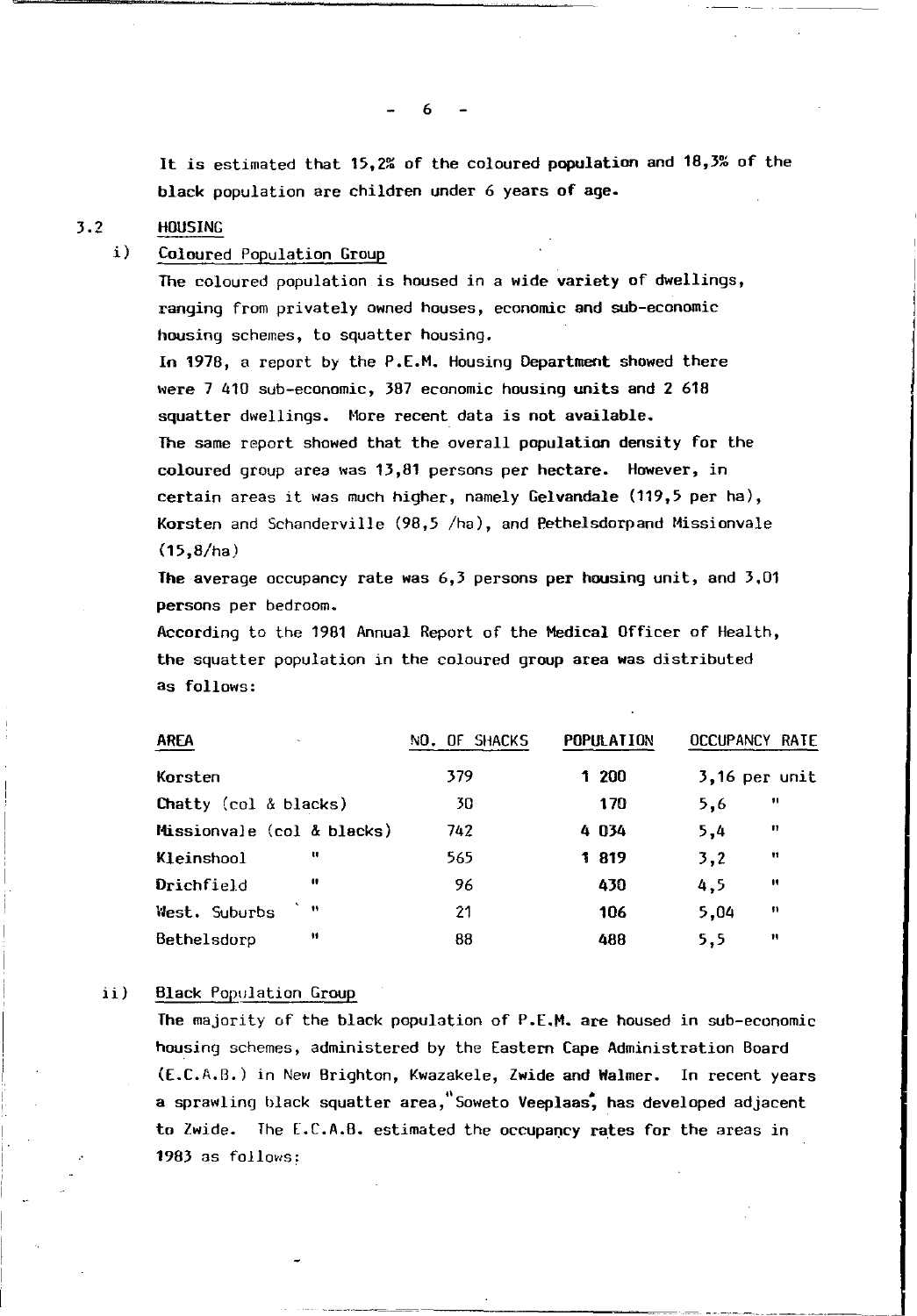$(E.C.A.B.)$ 

| AREA            | NUMBER OF<br>HOUSING UNITS | ESTIMATED<br>POPULATION | <b>OCCUPANCY</b><br>RATE |                   |
|-----------------|----------------------------|-------------------------|--------------------------|-------------------|
| New Brighton    | 8 0 4 1                    | 67 634                  |                          | 8,4 persons/house |
| Kwazakele       | 11 652                     | 100 028                 | 8,6                      | 11                |
| Zwide           | 7063                       | 79 800                  | 11,3                     | $\mathbf{H}$      |
| Soweto Veeplaas | 8471                       | 19000                   | 10,6                     | $^{\bullet}$      |
| Walmer          | 377                        | 2955                    | 7,8                      | $^{\dagger}$      |
|                 |                            |                         |                          |                   |

# ESTIMATED OCCUPANCY RATES FOR BLACK AREAS

PORT ELIZABETH, 1983

In 1981, a survey of a small sample of housing units in New Brighton Kwazakele, Zwide showed that 40% of the sample families shared accommodation with other families. The average occupancy rate was 6,1 persons per housing unit, but 11% of the sample had more than 10 occupants.

In the Soweto-Veeplaas squatter area, the average shack occupancy was 10,8 persons, and 56,6% of the sample had more than 10 occupants. There is an estimated shortage of 17 000 houses for the black population.

#### $3.3.$ SOME ECONOMIC PROFILES

a) Coloured Population

The following is based on the 1978 survey<sup>5</sup>, more recent data not being . available.

In 1978 it was determined that the average total monthly household income for the coloured population was R227,11. In the squatter/slum areas, the mean household income was R14,31 oer month. At that time, the household subsistence level for the coloured population of Port Elizabeth was estimated as being R150,00 per month.

b) Black Population

The following data is based on a survey performed in  $1981^6$ . At that time the household subsistence level for blacks in Port Elizabeth was estimated as being R205,00 per month.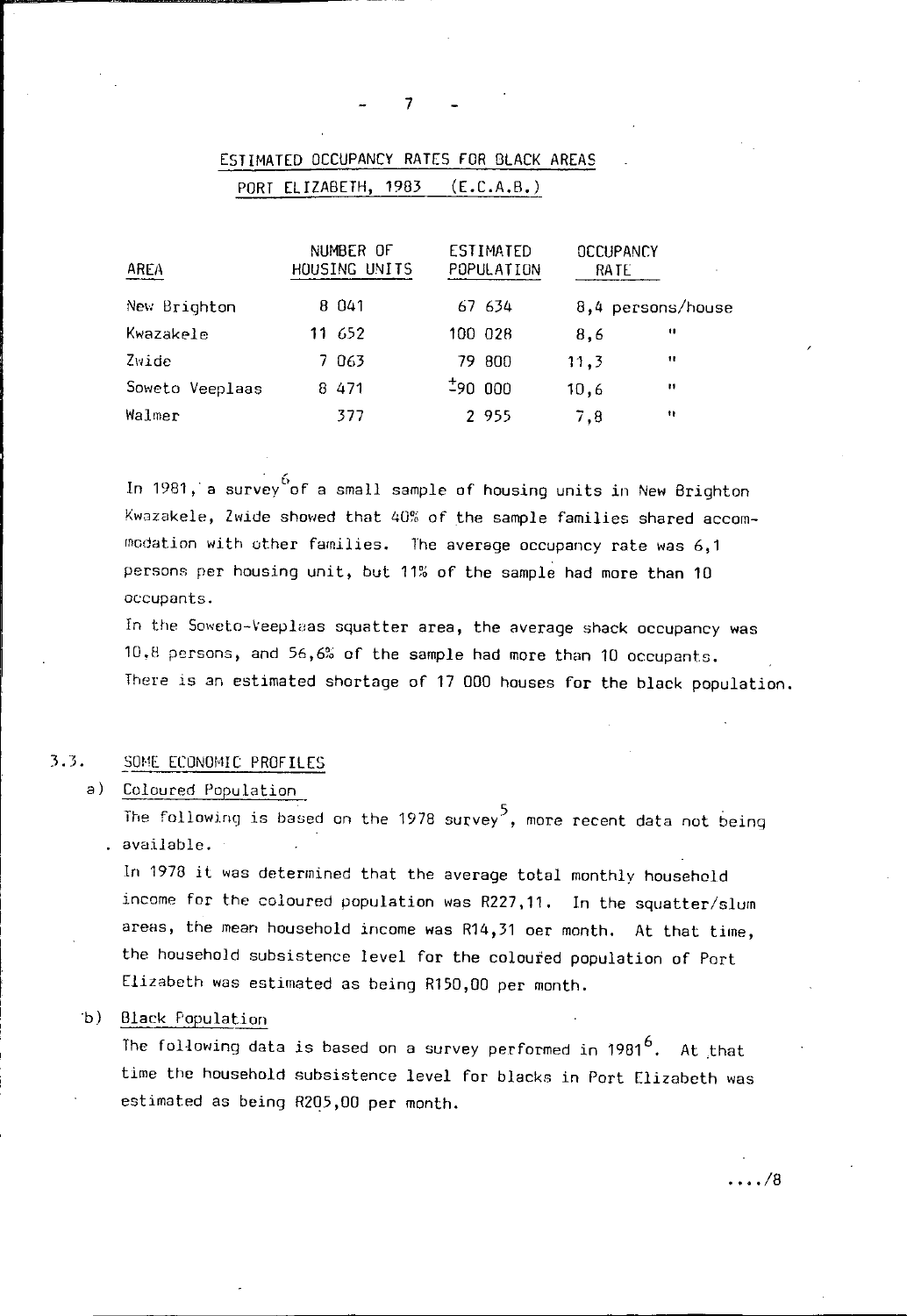3.3.

b} In the 1981 survey the average monthly household income in New Brighton Kwazakele, Zwide was R226.00 per month. A quarter of the sample households earned less than R120.00 per month and 10% less than R90,00 per month. In the Soweto-Veeplaas squatter area the average monthly household income was R185,37. 20% of the sample household there earned less than R90,00 per month.

# 3.4. NUTRITIONAL STATUS

Data relating to the nutritional status of coloured children in P.E.H. is not available.

However, in 1981,192 malnourished,pre-school, coloured children received subsidised skimmed milk powder from the local authority clinics  $^8$ . A further 1 027 needy children also received supplementary milk powders. A recent survey of a sample of black pre-school children in Port Elizabeth showed that 10,6% were below the 3rd percentile (weight-forage). However, in Soweto-Veeplaas, 42,2% of the sample were below the 3rd percentile for weight.

### 4. HEALTH SERVICES IN PORT ELIZABETH

## a} Curative Services

The Dora Nginja Hospital in Zwide and the Kwazakele Hospital are primarily day hospitals serving the black population and seeing about 1 000 patients per day.

The Livingstone Hospital is a large 1 200 bedded general hospital, situated near the coloured townships of Korsten, Schauder and Gelvandale, and serving both the coloured and black populations.

b) Promotive and Preventive Services

These are provided by the health department of the P.E.M. local authority and include immunisation, well-baby clinics, family planning etc. Services are provided from both fixed and mobile clinics.

The coloured population of 130,000 is served by 4 fixed clinics and 1 mobile clinic, with 28 nursing staff. These provisions are in keeping with the recognised norms.

8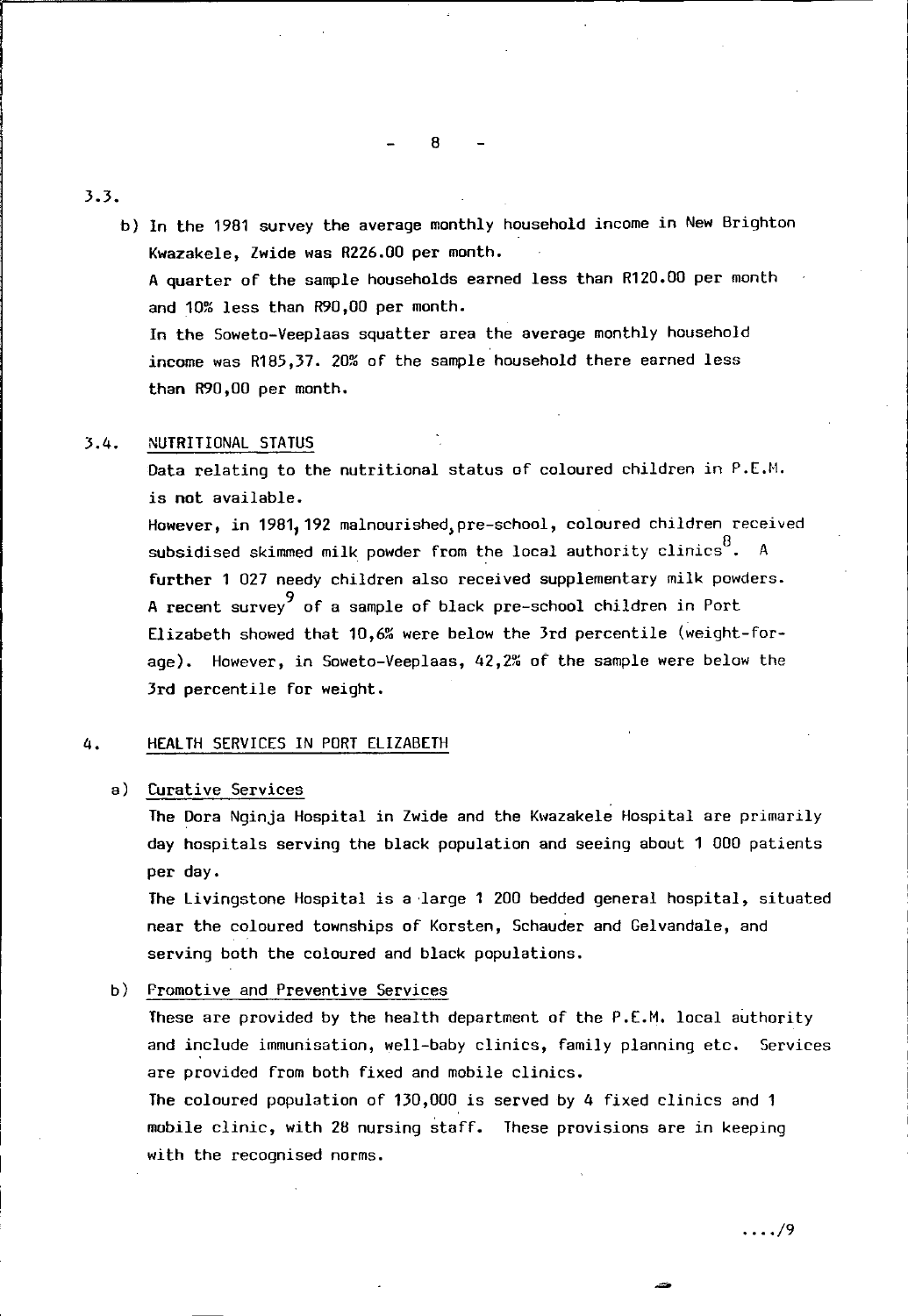Conversely, the black population of about 350 000 is served by only 4 fixed clinics, with 58 nursing staff. Zwide, and the Soweto-Veeplaas squatter area is especially poorly served, with only one inadequately sized clinic for the population of approximately 100 - 170 000. Plans are now in progress for the improvement of these services.

#### $5.$ **DISCUSSION**

It has already been mentioned that overcrowding allows for rapid spread of measles through a susceptible community. It similarly contributes to an increased incidence in younger infants, and therefore to higher morbigity and mortality. The malnutrition and unhygenic conditions ofter associated with overcrowding and poverty serve to further increase the morbidity and mortality associated with measles. In the 1982-83 measles epidemic in Port Elizabeth, 88% of all notified cases and 91% of all deaths were members of the black population group. In this group, the black squatter area of Soweto-Veeplaas was the most severly affected, accounting for 25% of all cases and giving the highest overall incidence rate and the second highest mortality and case-fatality rates.

The mixed coloured and black squatter area of Missionvale, although accounting for only 4,3% of all cases, had the highest mortality and case-fatality rates.

It is no co-incidence that the areas of P.E.M. most severely affected by the epidemic are also those that are most socio-ecomonically deprived. The inadequacy of both curative and preventitive services in these areas may have contributed both to the epidemic (via low immunisation coverage) and to the relatively high case-fatality rate.

Table three compares the incidence and mortality rates in specific areas, with the household occupancy rates and household incomes in those areas, where these are known:

 $\ldots/10$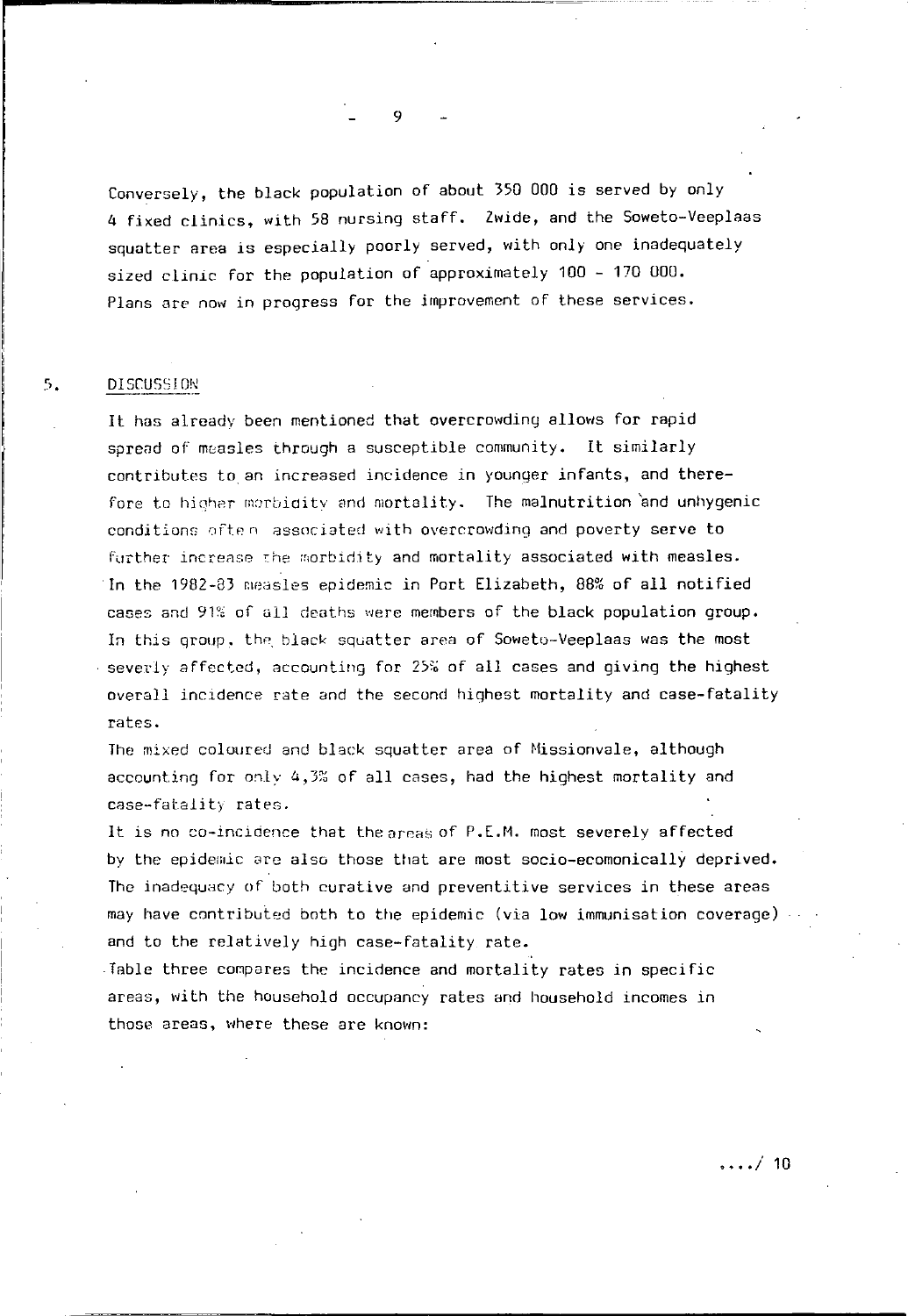| AREA                   | MEAN HOUSEHOLD<br>INCOME/MONTH * | MEAN OCCUPANCY<br>RATE HOUSING UNIT                                  | MEASLES INCIDENCE<br>RATE PER 10 <sup>5</sup> | MORTALITY RATE<br>PER 10 <sup>5</sup> | CASE FATALITY<br><b>RATE</b> |
|------------------------|----------------------------------|----------------------------------------------------------------------|-----------------------------------------------|---------------------------------------|------------------------------|
| Black Areas            |                                  |                                                                      |                                               |                                       |                              |
| New Brighton           | R 229                            | 8,4                                                                  | 342                                           | 39                                    | 11,4%                        |
| Kwazakele              | R 228                            | 8,6<br>$\lambda$                                                     | 282                                           | 36                                    | 12,8%                        |
| Zwide                  | R 218                            | $-11,3$                                                              | 311                                           | 36                                    | 11,6%                        |
| Soweto Veeplaas        | R 185                            | 10,6                                                                 | 441                                           | 66                                    | 15,1%                        |
| Coloured & Mixed Areas |                                  | * Figures relate to 1981 when household subsistence level was R205/m |                                               |                                       |                              |
| Gelvandale             |                                  |                                                                      | 139                                           | 12                                    | 8,3%                         |
| Schauder               | R 277 <sup>°</sup>               | 6,3                                                                  | 377                                           | 0                                     | 0                            |
| Korsten                |                                  |                                                                      | 74                                            | 25                                    | 33,3%                        |
| Missionvale            |                                  |                                                                      | 455                                           | 152                                   | 33,3%                        |
| Salt Lake              | $R$ 140 <sup>o</sup>             | 6.16                                                                 | 196                                           | 17                                    | 9,1%                         |
| Other                  |                                  |                                                                      | 185                                           | 0                                     | D.                           |

MEASLES INCIDENCE (1983) AND SOME SOCIO-ECONOMIC FACTORS PORT ELIZABETH

o Figures relate to 1978, when the household subsistence level was R150/month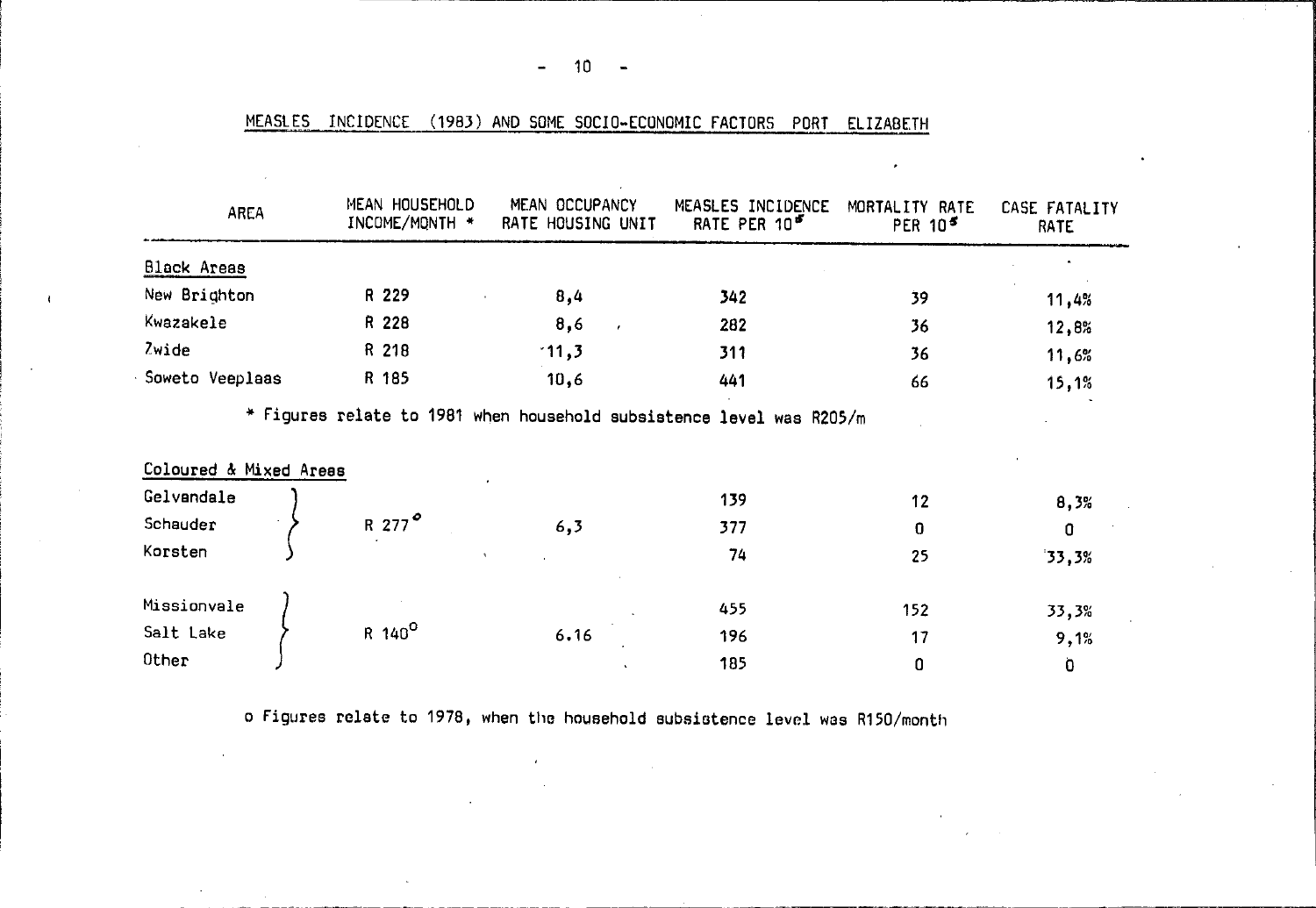### CONCLUSIONS

It is a general epidemiological rule that one can never state that one variable definitely causes a specific disease outcome. Rather, it must be stated that a variable is associated with a specific outcome, and that association may or may not be causative.

During a recent epidemic of measles in Port Elizabeth, it was noted that there were strong associations between high incidence, mortality and casefatality rates in certain areas, and poor socio-economic circumstances in those areas. It is surmised that this was, to some extent, a causative association.

It is further surmised that a relative inadequacy of preventitive health services (especially immunisation) contributed to the epidemic, and that malnutrition associated with the poor socio-economic circumstances may have contributed to the relatively high case-fatality rate in those areas. It must be stated that the local health and housing authorities *in* Port Elizabeth are well aware of certain inadequacies that exist, and that every effort is being made to correct those inadequacies.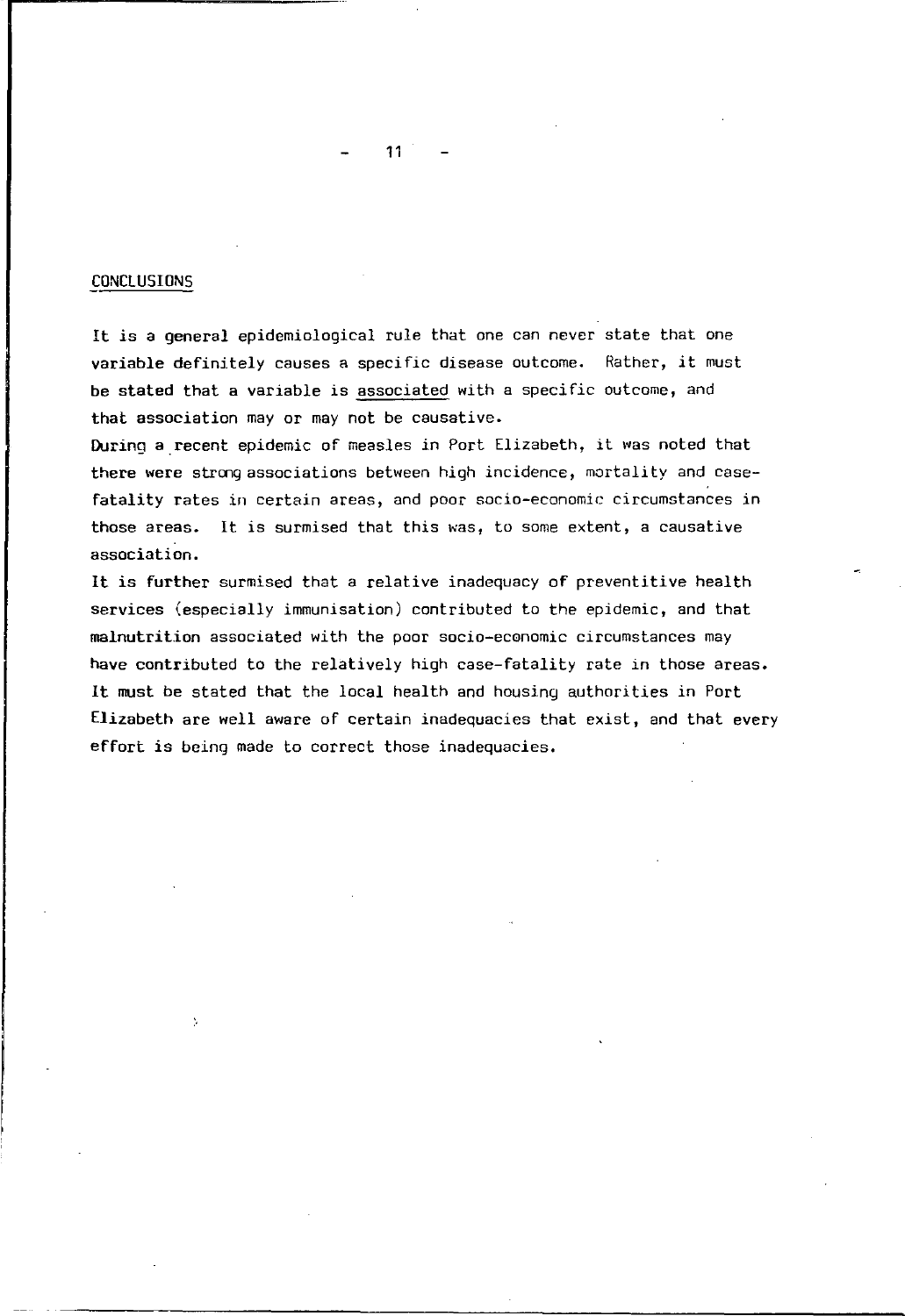### REFERENCES

- 1. \,/illiams, P.J. et a1 (1983) Rev. Inf. Dis., 5(3): 391
- 2. Aaby, P. et a1 (1983) J. Inf. Dis., 147,(4), 693
- 3. Fisher, S.A. (1983): "A Measles Epidemic in Port Elizabeth Vaccine Failure or Failure to Vaccinate." Thesis submitted for M.Med (Community Health), University of Cape Town.
- 4. Rawlinson, J.R. (1983) Unpublished report.
- 5. Gibbon, A.B. Socio-economic Demographic Survey of Port Elizabeth's Coloured Population Group. Research Report No.1 P.E.14. Housing Department, 1978.
- 6. Erwee, J.A. (1982). Research Report No. 22, Institute for Planning Research, University of Port Elizabeth.
- 7. Potgieter J.F. Fact Paper No. 51, Institute for Planning Research University of Port Elizabeth.
- 8. Annual Report of the Medical Officer of Health, City of Port Elizabeth, 1981.
- 9. Krynauw, J. Unpublished Data.